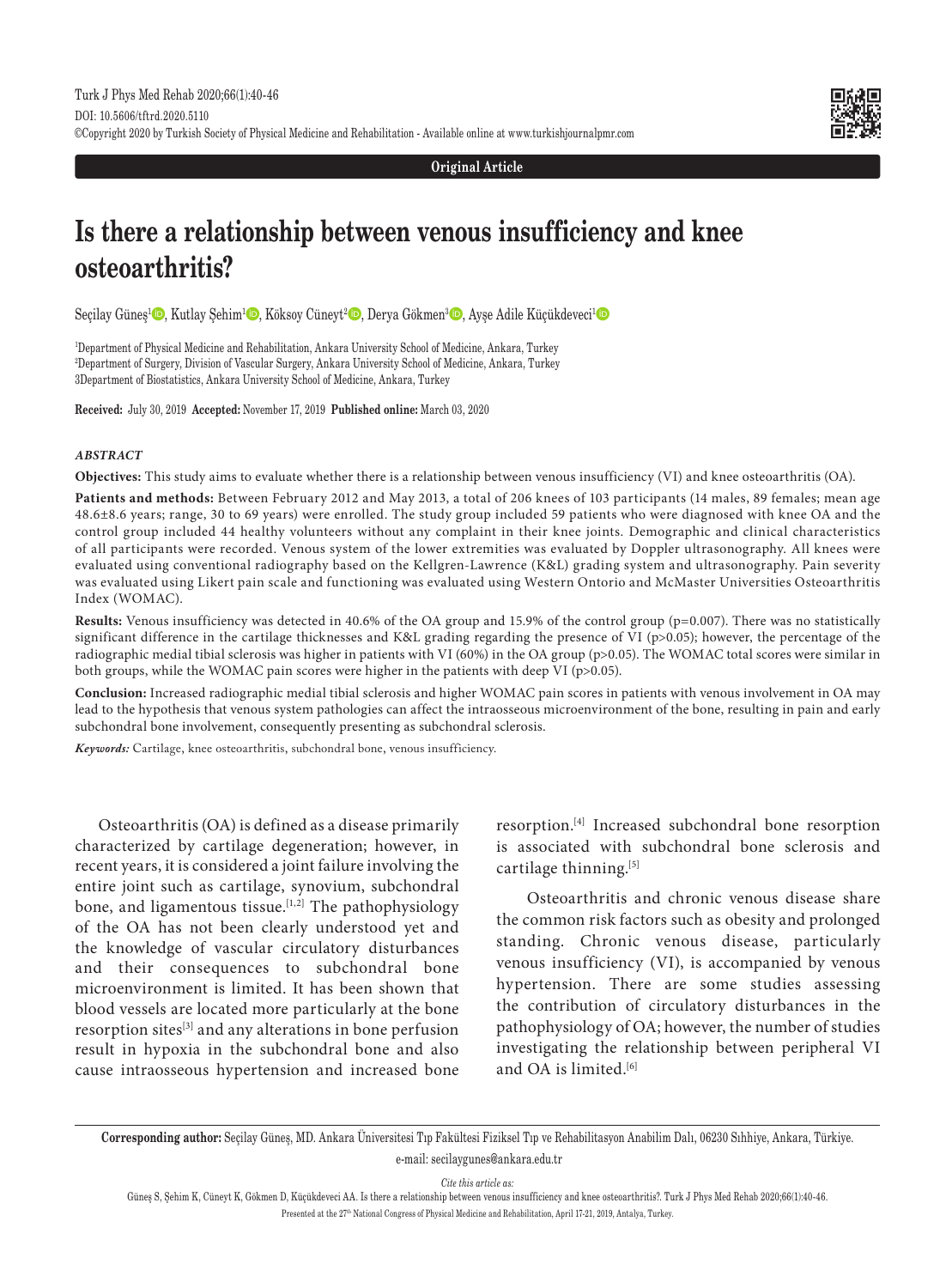In the present study, we aimed to investigate whether there is a relationship between knee OA and VI.

## **PATIENTS AND METHODS**

In this case-control study, all participants were selected among the patients who were admitted to the Outpatient Clinic of Physical Medicine and Rehabilitation, Ankara University School of Medicine between February 2012 and May 2013. A total of 206 knees of 103 participants (14 males, 89 females; mean age 48.6±8.6 years; range, 30 to 69 years) were evaluated for the study. The study population included 59 patients who were diagnosed with knee OA according to the clinical and radiological American College of Rheumatology (ACR) knee OA criteria.[7] Forty-four healthy volunteers without any complaint in their knee joints were selected as the control group. Individuals with intraarticular injection within the previous six months, previous knee surgery, previous lower extremity vascular surgery, cardiorespiratory disease, acute arterial or venous thrombosis, inflammatory arthritis, intraarticular neoplasms, and trauma were excluded from the study. A written informed consent was obtained from each participant. The study protocol was approved by the Ankara University School of Medicine Ethics Committee (No. 01-48-12). The study was conducted in accordance with the principles of the Declaration of Helsinki.

Data including demographic and clinical characteristics of all participants such as age, gender, marital status, body mass index, and history of deep venous thrombosis were recorded.

## **Venous insufficiency evaluation**

Venous Doppler ultrasonography was performed in all lower extremity peripheral veins of the participants by an experienced and blinded vascular surgeon (CK) using a 7 to 12 MHz linear probe (HDI 5000, Philips Medical Systems, Bothell, WA, USA). Lower extremities were examined in the standing position on the examination table. Valsalva maneuver was performed after the normal evaluation, and VI was recorded if there was an abnormal retrograde outflow during Valsalva maneuver. A reflux time of >0.5 sec for superficial veins and 1.0 sec for deep veins is typically used to diagnose the presence of reflux.[8]

Bilateral common femoral, femoral, deep femoral, popliteal, anterior tibial, posterior tibial, long saphenous, short saphenous, and perforating veins were examined. The clinical status of venous disease was evaluated using clinical, etiological, anatomical and pathological classification (CEAP) system which is based on clinical manifestations (C), etiological factors (E), anatomic distribution of disease (A), and underlying pathophysiological findings (P).<sup>[9]</sup> The clinical classification has seven categories (0-6) and is further categorized by the presence or absence of symptoms. The etiological classification is the basis on congenital, primary, and secondary causes of venous dysfunction. The anatomic classification describes the superficial, deep, and perforating venous systems, with multiple venous segments that may be involved. The pathophysiological classification describes the underlying mechanism resulting in chronic VI, including reflux, venous obstruction, or both (Figure 1).

Common femoral, femoral, long saphenous, short saphenous vein involvement was considered superficial VI, while the involvement of deep femoral, popliteal, anterior tibial, posterior tibial and perforating veins was considered deep VI.

## **Radiographic evaluation of the knees**

At baseline, all participants underwent bilateral weight-bearing anteroposterior knee radiographs. Radiographs of the knees were evaluated according to the Kellgren-Lawrence (K&L) grading scale[10] by an experienced physician. This scale evaluates knees according to joint space narrowing (JSN) and presence of osteophyte: Grade 0 no radiographic features of OA are present; Grade 1 there is doubtful JSN and possible osteophytic lipping; Grade 2 definite osteophytes and possible JSN is present; Grade 3 multiple osteophytes, definite JSN, sclerosis, possible bony deformity is seen; Grade 4 large osteophytes, marked JSN, severe sclerosis and definitive bony deformity is present. The presence of medial tibial subchondral sclerosis on the anteroposterior knee radiography was evaluated separately in all individuals, since venous system involvement may be an indicator of subchondral bone involvement.

## **Ultrasonographic evaluation of the knees**

Cartilage thickness measurements were made with a linear probe (7-12 MHz Logiq P5, GE Medical Systems, CA, USA). The patients were examined in the supine position on the examination table with their knees in maximum flexion and the probe was placed in an axial position on the suprapatellar area where the superior origin of patella finished.[11] The distal femoral cartilage was visualized as a strongly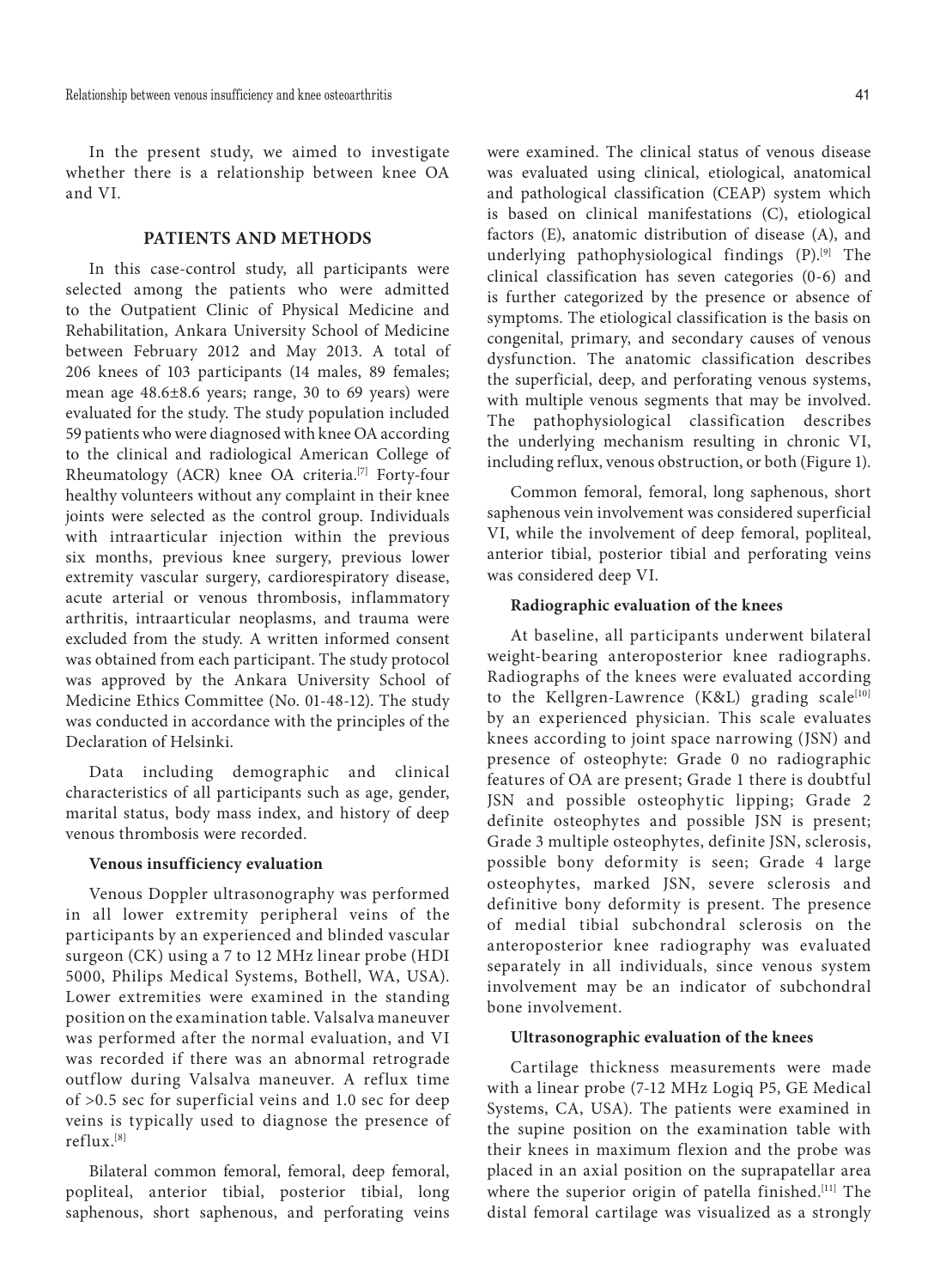|              | <b>Clinical manifestations</b>                                                    |
|--------------|-----------------------------------------------------------------------------------|
| C0:          | No visible or palpable signs of venous disease.                                   |
| Cl:          | Telangiectasis or reticular veins.                                                |
| C2:          | Varicose veins; distinguished from reticular veins by a diameter of 3 mm or more. |
| C3:          | Edema.                                                                            |
| $C4$ :       | Changes in skin and subcutaneous tissue secondary to CVD, now divided into        |
|              | two subclasses to better define the differing severity of venous disease:         |
| $C4a$ :      | Pigmentation or eczema.                                                           |
| C4b:         | Lipodermatosclerosis or atrophie blanche.                                         |
| C5:          | Healed venous ulcer.                                                              |
| C6:          | Active venous ulcer.                                                              |
|              | <b>Etiologic classification</b>                                                   |
| Ec:          | Congenital                                                                        |
| Ep:          | Primary                                                                           |
| Es:          | Secondary (post thrombotic)                                                       |
| En:          | No venous cause identified                                                        |
|              | <b>Anatomic classification</b>                                                    |
| As:          | Superficial veins                                                                 |
| Ap:          | Perforator veins                                                                  |
| Ad:          | Deep veins                                                                        |
| An:          | No venous location identified                                                     |
|              | Pathophysiologic classification                                                   |
| Pr:          | Reflux                                                                            |
| $P_{\Omega}$ | Obstruction                                                                       |
| $Pr,$ o:     | Reflux and obstruction                                                            |
| Pn:          | No venous pathophysiology identifiable                                            |
|              | Figure 1. CEAP Classification system.[9]                                          |

anechoic structure between the sharp bony cortex and the suprapatellar fat. Three (mid-point) measurements were taken from each knee, at the lateral femoral condyle (LFC), intercondylar area (ICA), medial femoral condyle (MFC) (Figure 2). Each distance was measured three times in total and the average measurement was calculated.

## **Evaluation of pain and functioning**

Functioning was evaluated using the Turkish version of Western Ontario and McMaster Universities Osteoarthritis Index (WOMAC 3.0).[12] The WOMAC assesses functioning in three subscales: pain (5 items), joint stiffness (2 items), and physical function (17 items) through 24 questions (0 to 100 visual analog scale). Each item is scored as 0-4: none (0), mild (1), moderate (2), severe (3), and extreme (4). The scores for each subscale are summed up, with a possible score range of 0-20 for pain, 0-8 for stiffness, and 0-68 for physical function, and total score changes 0-100. High scores indicate increased pain and stiffness and deterioration in physical



**Figure 2.** An ultrasonographic view of cartilage thickness measurement.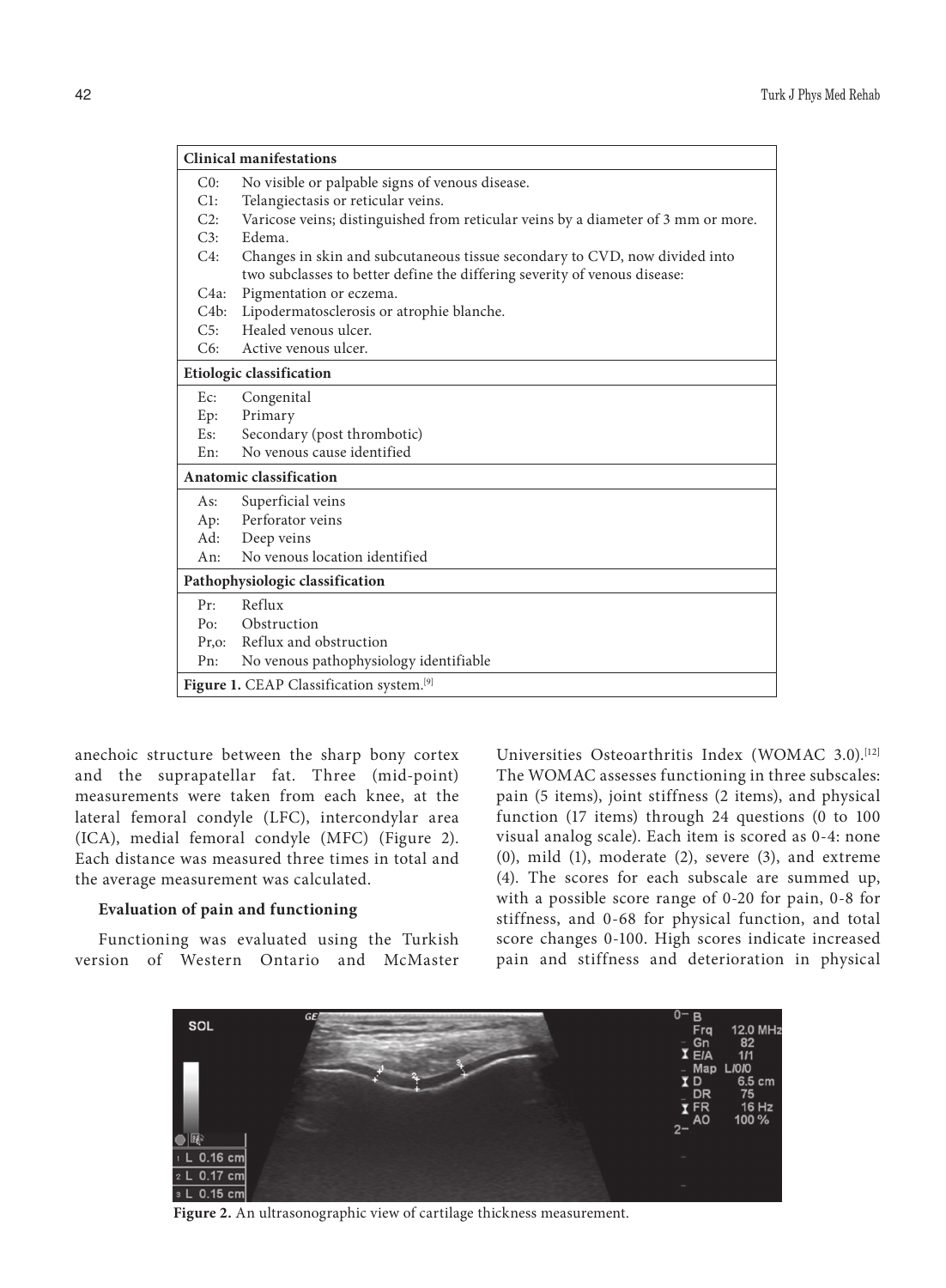function. The Likert pain scale was used for rating pain severity, and higher values indicates increased pain severity.[1-5]

## **Statistical analysis**

All statistical analyses were performed using the RStudio Version 0.96.122 (RStudio: Integrated Developement for R. RStudio, Inc., Boston, MA, USA). Descriptive data were expressed in mean ± standard deviation (SD), median (min-max), and number and frequency. The Mann-Whitney U test was used for the variables obtained by the measurement and chi-square test for categorical variables. The odds ratio (OR) with 95% confidence interval (CI) was calculated. Logistic regression analysis was done to identify the effect of group (OA vs. control) in terms of VI for the age adjustment. The effect of factors in dependent samples was evaluated by repeated analysis of two-way analysis of variance (ANOVA). A *p* value of <0.05 was considered statistically significant.

## **RESULTS**

A total of 118 knees in the knee OA group and 88 knees in the control group were evaluated. Baseline characteristics of the study population are presented in Table 1.

According to the CEAP classification system, the frequency of VI was significantly higher in the OA group (40.6%, n=24) than the control group (15.9%, n=7) (p=0.007) and 33 (18 right and 15 left) of the 118 lower extremities had VI in the OA group. The risk of VI in the OA group was 3.62-times higher (95% CI: 1.38-9.43) than normal individuals. However, as the age was significantly higher in the OA group, logistic regression analyses was done. When the effect of age was adjusted, there was not significant difference between OA and control group in terms of VI (p=0.13, OR: 2.33, 95% CI: 0.772-7.034).

 All patients were between C0-C2 according to clinical category of CEAP. The etiological problem was

| <b>TABLE 1</b><br>Baseline characteristics of study population |               |                     |                      |                |         |  |  |
|----------------------------------------------------------------|---------------|---------------------|----------------------|----------------|---------|--|--|
|                                                                |               | $OA$ group $(n=59)$ | Control group (n=44) |                |         |  |  |
|                                                                | $\frac{0}{0}$ | $Mean \pm SD$       | $\frac{0}{0}$        | Mean±SD        | p       |  |  |
| Age (year)                                                     |               | $52.5 \pm 7.4$      |                      | $43.2 \pm 6.8$ | < 0.001 |  |  |
| Gender                                                         |               |                     |                      |                |         |  |  |
| Female                                                         | 86            |                     | 86                   |                |         |  |  |
| Male                                                           | 14            |                     | 14                   |                |         |  |  |
| Body mass index $(kg/m2)$                                      |               | 30±4.7              |                      | $26.7 + 4.7$   |         |  |  |
| Venous insufficiency                                           | 40.6          |                     | 15.9                 |                | 0.007   |  |  |
| Pain severity                                                  |               | $2.5 \pm 1.0$       |                      |                |         |  |  |
| <b>WOMAC</b>                                                   |               |                     |                      |                |         |  |  |
| Pain $(0-20)$                                                  |               | $7.8 + 4.4$         |                      |                |         |  |  |
| Joint stiffness (0-8)                                          |               | $2.2 \pm 1.8$       |                      |                |         |  |  |
| Physical function (0-68)                                       |               | $26.7 \pm 14.4$     |                      |                |         |  |  |
| Total (0-100)                                                  |               | $36.9 \pm 9.5$      |                      |                |         |  |  |

OA: Osteoarthritis; SD: Standard deviation; WOMAC: The Western Ontario and McMaster Universities Osteoarthritis Index.

| <b>TABLE 2</b><br>Cartilage thickness and Kellgren-Lawrence grading of study population |                      |        |         |                        |                |         |         |
|-----------------------------------------------------------------------------------------|----------------------|--------|---------|------------------------|----------------|---------|---------|
|                                                                                         | $OA$ group $(N=118)$ |        |         | Control group $(N=88)$ |                |         |         |
|                                                                                         | $Mean \pm SD$        | Median | Min-Max | $Mean \pm SD$          | Median         | Min-Max | p       |
| Kellgren-Lawrence                                                                       |                      | 2      | $0 - 4$ |                        | $\mathfrak{D}$ | $0 - 2$ | < 0.001 |
| Cartilage thickness (mm)                                                                |                      |        |         |                        |                |         |         |
| Medial femoral condyle                                                                  | $2.0 \pm 0.7$        |        |         | $1.9 \pm 0.2$          |                |         | 0.71    |
| Intercondylar area                                                                      | $1.9 \pm 0.5$        |        |         | $2.0 \pm 0.4$          |                |         | 0.62    |
| Lateral femoral condyle                                                                 | $1.9 + 0.4$          |        |         | $2.0 \pm 0.8$          |                |         | 0.89    |
| OA: Osteoarthritis: SD: Standard deviation: Min: Minimum: Max: Maximum.                 |                      |        |         |                        |                |         |         |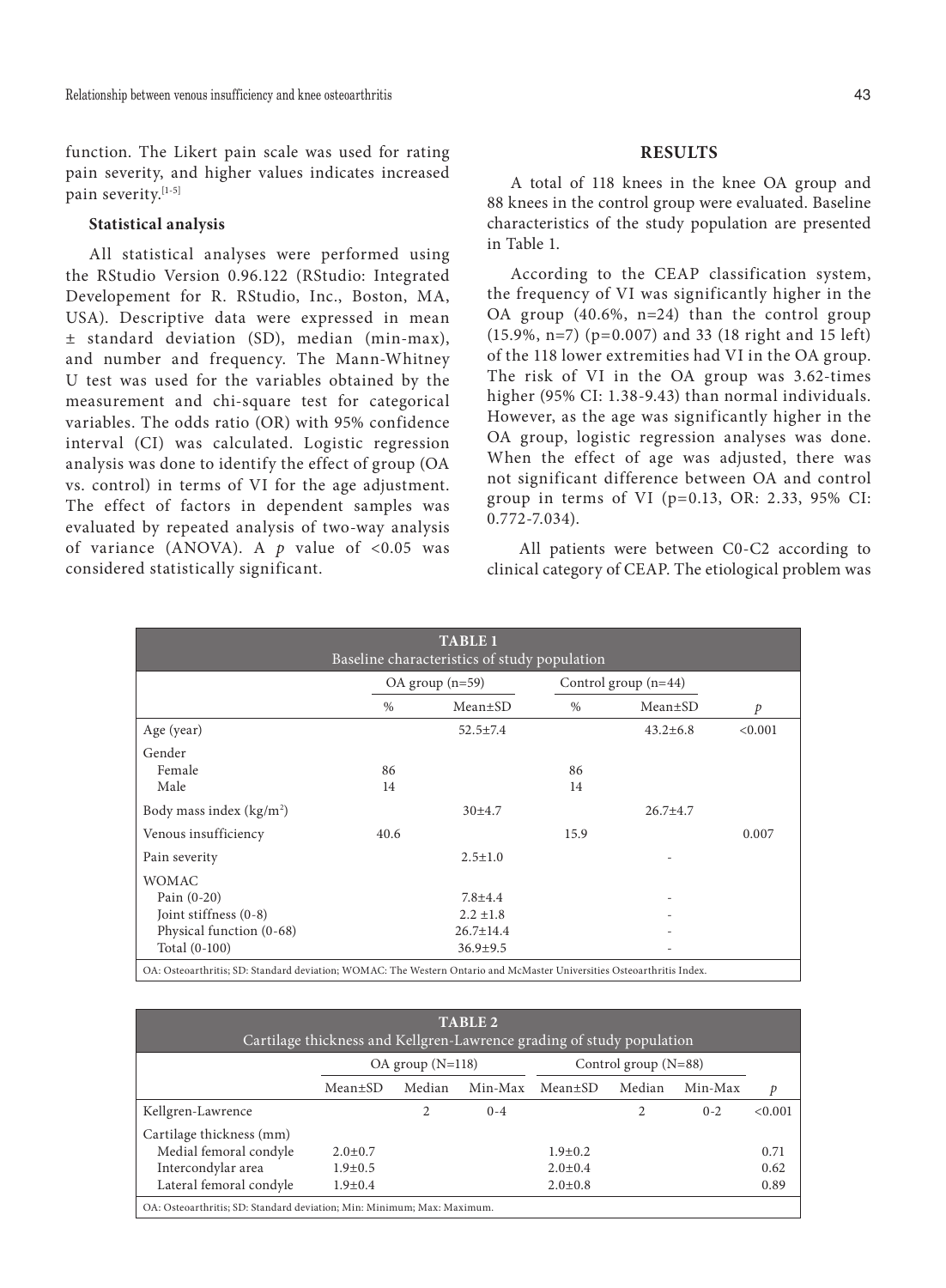|                         | TABLE 3<br>The relation of venous insufficiency with cartilage thickness in extremities of osteoarthritis group<br>$(N=118)$ |               |       |  |  |  |  |
|-------------------------|------------------------------------------------------------------------------------------------------------------------------|---------------|-------|--|--|--|--|
|                         | Venous insufficiency $+ (N=33)$<br>Venous insufficiency - $(N=85)$                                                           |               |       |  |  |  |  |
| Parameter (mm)          | Mean±SD                                                                                                                      | Median        | р     |  |  |  |  |
| Medial femoral condyle  | $2.1 \pm 1.2$                                                                                                                | $1.9 \pm 0.3$ | 0.947 |  |  |  |  |
| Intercondylar area      | $1.9 + 0.6$                                                                                                                  | $1.9 + 0.4$   | 0.770 |  |  |  |  |
| Lateral femoral condyle | $1.9 + 0.3$                                                                                                                  | $1.9 + 0.4$   | 0.671 |  |  |  |  |
| SD: Standard deviation. |                                                                                                                              |               |       |  |  |  |  |

| <b>TABLE 4</b><br>The relation of venous insufficiency with pain and sclerosis in osteoarthritis group |      |        |          |    |                                 |        |          |      |  |
|--------------------------------------------------------------------------------------------------------|------|--------|----------|----|---------------------------------|--------|----------|------|--|
| Osteoarthritis                                                                                         |      |        |          |    |                                 |        |          |      |  |
| Venous insufficiency + $(n=24)$                                                                        |      |        |          |    | Venous insufficiency - $(n=35)$ |        |          |      |  |
| N                                                                                                      | $\%$ | Median | Min-Max  | N  | %                               | Median | Min-Max  | p    |  |
|                                                                                                        |      |        |          |    |                                 |        |          |      |  |
|                                                                                                        |      | 7.5    | $0 - 20$ |    |                                 | 8.5    | $0-16$   | 0.44 |  |
|                                                                                                        |      | 1.5    | $0 - 5$  |    |                                 | 3      | $0 - 7$  | 0.17 |  |
|                                                                                                        |      | 28.5   | $1 - 43$ |    |                                 | 29     | $0 - 57$ | 0.32 |  |
|                                                                                                        |      | 41     | $2 - 59$ |    |                                 | 39     | $0 - 77$ | 0.30 |  |
|                                                                                                        |      | 3      | $1-5$    |    |                                 | 3      | $1 - 5$  | 0.38 |  |
| 20                                                                                                     | 60.6 |        |          | 44 | 51.8                            |        |          | 0.38 |  |
|                                                                                                        |      | 2      | $0 - 4$  |    |                                 | 2      | $0 - 4$  | 0.96 |  |
|                                                                                                        |      |        |          |    |                                 |        |          |      |  |

primary VI and the main pathophysiological problem was reflux in all of the patients. None of the patients had a history of deep venous thrombosis.

The K&L staging was Stage ≤2 in 78% of patients in the OA group. The cartilage thickness of the knees of OA and control group was similar (Table 2). The cartilage thickness of the patients with VI in the OA group were found to be similar to those without VI (Table 3).

The K&L grading, WOMAC pain, and Likert pain severity scores were similar in patients, regardless of the presence of VI in OA group (p>0.05). Twenty (60.6%) of the extremities of OA patients with VI had radiographic medial tibial sclerosis (p>0.05) (Table 4).

The presence of deep VI was detected in 21 lower extremities among all participants in the study and 16 of these extremities (78%) were in the knee OA group. Patients with deep VI had higher WOMAC pain scores  $(9.2\pm6.4;$  median: 10; range, 0 to 20) than those without deep VI (7.5 $\pm$ 4.2; median: 8; range, 0 to 16) in the knee OA group (p>005).

## **DISCUSSION**

In the present study, we examined a possible relationship between VI and knee OA. Our study results showed that 40.6% of the OA group and 15.9% of the control group had VI.

It has been shown that patients with knee OA are reported to develop symptoms of chronic VI more common than their healthy peers.[6] However, VI and OA share common risk factors and the risk of these diseases increases with age.<sup>[13]</sup> Our results showed that the difference in the frequency of VI between the groups was not remained after the age adjustment.

In our study, 78% of the patients in the knee OA group were ≤Grade 2 according to the K&L staging. The K&L grading evaluates knees according to JSN and presence of osteophyte.<sup>[10]</sup> Ultrasonography has been used for measuring cartilage thickness in knee OA recently and has been shown to be valuable as magnetic resonance imaging (MRI) for this purpose.<sup>[14]</sup> In our study, knee OA was detected on weight-bearing knee radiographs; however, no significant decrease in the cartilage thickness was found between the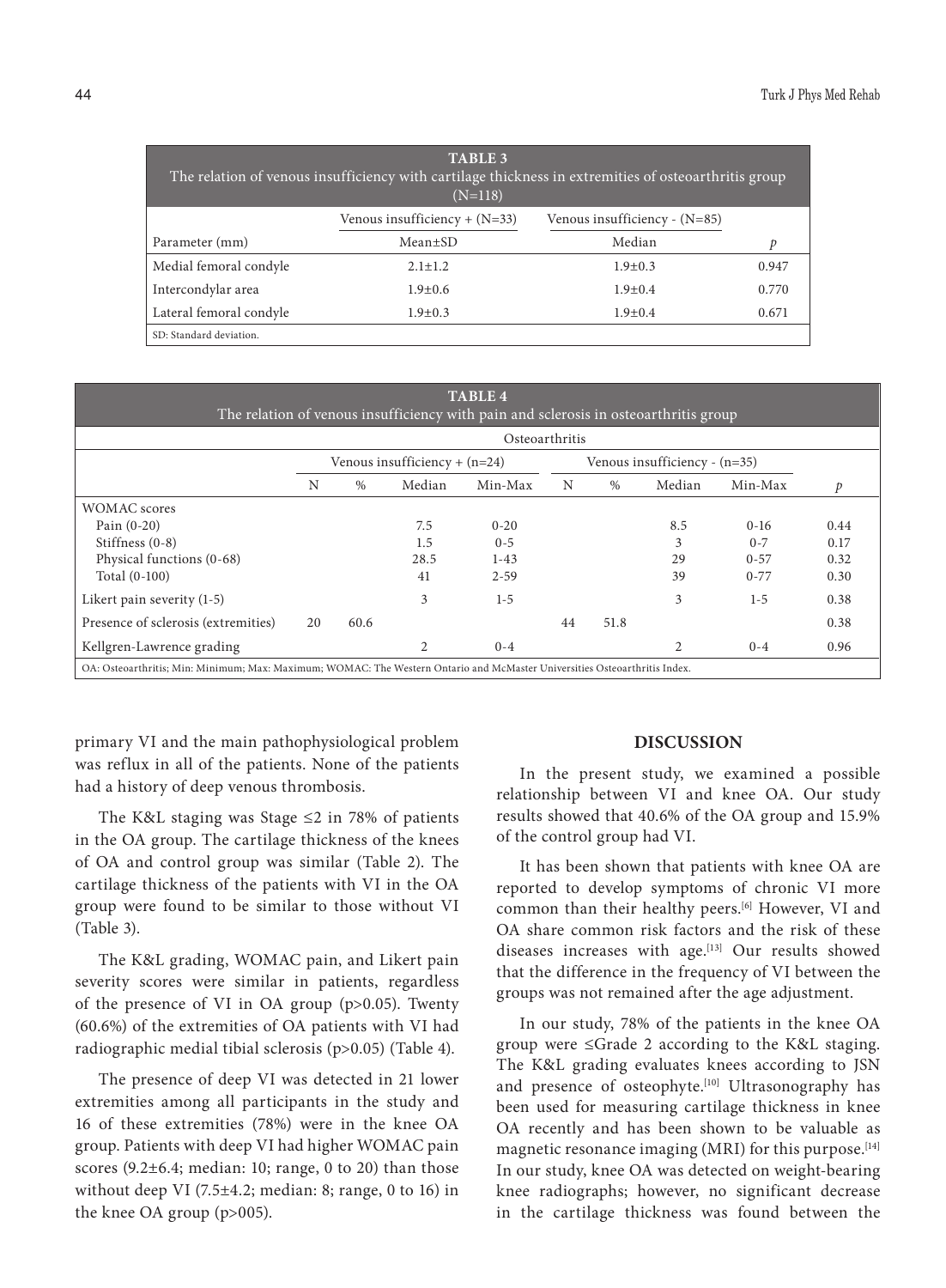control and OA groups. Agnesi et al.<sup>[15]</sup> evaluated knee articular cartilage thickness by MRI according to knee OA stage and they were unable to find any statistically significant decrease in the cartilage thickness between Grade 1 and Grade 2 OA. The authors reported that significant decrease started after Grade 2. This may be one of the reasons why we were unable to find any significant difference in the cartilage thickness between the control and OA groups. However, it is known that MRI changes in the subchondral bone in early OA<sup>[16]</sup> suggest that OA is not always a process starting from articular cartilage, but a bone disease that affects bone structure and bone remodeling. In our study, the patients with OA had no distinct JSN, but had osteophytic changes on plain radiographs. Although knee OA was detected radiographically, the absence of thinning in the cartilage thickness may be due to the fact that the subchondral bone involvement starts earlier in the etiopathogenesis of OA.

In our study, cartilage thicknesses were similar in the OA group, irrespective of VI. However, 60% of knee OA patients with, VI presented radiographic medial tibial sclerosis on direct radiographs. 18-F positron emission tomography and dynamic susceptibility contrast-MRI were used to quantify perfusion characteristics and determine changes in subchondral bone perfusion changes in animal models.<sup>[17]</sup> A study was conducted in Dunkin-Hartley guinea pigs to show perfusion abnormalities in knee OA models.[17] It was shown that the venous outflow obstruction in medial tibiofemoral compartment had positive correlation with severity of OA. Increased medial tibial sclerosis in our findings could be related to this process. Another possible reason is that intraosseous hypertension due to vascular changes in bone alters the mechanical properties and leads to the reduced ability of the bone to act as a shock absorber.<sup>[18]</sup> This process can result in microcracks and consequently bone resorption and formation, failure of bone healing, and increased subchondral sclerosis.

Bone veins play an important role in bone resorption and formation.[19] Møller et al.[3] examined the relationship of the vessels with the trabecular bone and showed that the blood vessels were mostly seen in the bone resorption sites. In addition, Wang et al. $[4]$  evaluated the adaptation of bone to venous stasis and suggested that venous stasis increased intramedullary pressure, leading to increased periosteal bone production by irritating the periosteum. They suggested that the metabolic changes due to venous congestion, such as oxygen,

carbon dioxide tension and local pH value might cause the periosteal response. Also, they emphasized that an increase on extravascular fluid pressure in response to venous stasis might pressurize the periosteum, leading to periosteal deformity and play a role in the periosteal new bone growth. These findings suggest us the possibility of affected medial tibial microenvironment by VI in the knee OA group. Degeneration process could start from the subchondral bone, leading to the formation of osteophytes by increasing the periosteal bone formation before decreasing the joint cartilage thickness.

In our study, there was no significant difference in the WOMAC pain scores between the OA patients with and without VI. Ay et al.<sup>[20]</sup> examined the association of VI in patients with lower extremity pain and its effects on pain and functional capacity. Venous insufficiency was found in 33% of patients with knee OA and the authors found no statistically significant difference in the WOMAC scores of patients, similar to our findings. On the other hand, Kiaer[21] reported that elevated intraosseous venous pressure resulted in an increased substance P, leading to increased bone pain. Also, Arnoldi et al.<sup>[22]</sup> showed that the increased pressure in the internal saphenous vein was associated with resting pain in OA.  $Similarly in [23]$  reported that resting pain in knee and hip in patients with gonarthrosis and coxarthrosis was due to intraosseous hypertension and also emphasized that the mechanism of this process was not fully understood, although intraosseous phlebography implicated outflow impairment in the relatively distal venous sites. The authors, hence, concluded that increased outflow resistance might amplify the episodic pressure response with subsequent intravasation of epiphyseal fat leading to marrow edema and altered mechanics.[23] When the WOMAC pain scores were evaluated according to deep vein involvement in OA group, the patients with deep VI had higher WOMAC pain scores in our study. Considering the fact that deep venous system involvement increases the risk of intraosseous hypertension more than superficial venous system involvement, our findings are consistent with the literature. Future studies are important to show whether there is a relationship between intraosseous hypertension and VI in patients with OA.

There are several limitations to this study. First, the mean age of the OA group was higher than the control group, as OA is more common in elderly people. Second, knee OA patients were unable to be